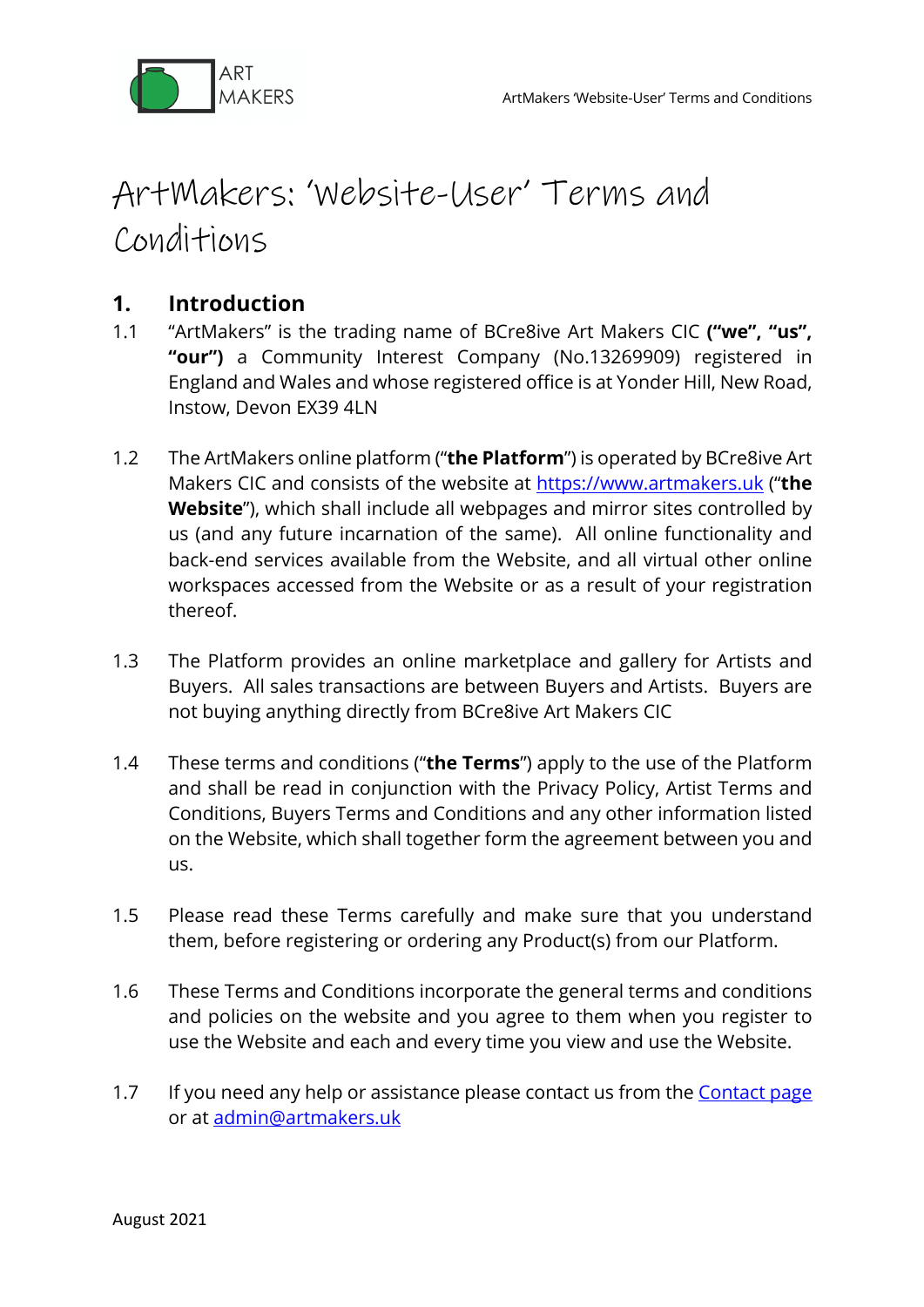

#### **2 Definitions**

(1) **"ArtMakers Services"** and "ArtMakers' Services" mean the services we supply by providing the Website as an Online Marketplace, allowing Artists to advertise Artwork on the Website, bringing Buyers and Artists together, using the website and other external platforms and facilitating orders.

(2) "Artist" means any person and/or organisation who displays Artwork for sale on the website.

(3) "Artwork" means the pieces of art, artworks, sculpture, design products etc. which a Buyer agrees to buy from the "Artist" and/or "Maker" using the Website, including Commissions and Made to Order, as described in the individual listing on the website.

(4) "Buyer" means any person and/or organisation who uses the website and may buy Artwork.

(5) "Commissions" is Artwork supplied according to the Buyer's requirements so the Buyer may choose, for example, a subject matter or colour variations, for example, a painting from a photograph. However, the Buyer must bear in mind that Artwork is a personal choice and must be clear if the Buyer has any specific requirements. Unless otherwise agreed, commissions require a non-refundable 50% deposit to be paid in advance with the balance payable once the Buyer has approved the images.

(6) "Consumer" shall have the meaning as in s2(3) of the Consumer Rights Act 2015 and means "an individual acting for purposes that are wholly or mainly outside that individual's trade, business, craft or profession."

(7) "In writing" includes communications by email and by use of the 'Contact' messaging service available on the site.

(7) "Intellectual Property Rights" means any patent, trademark, service mark, registered design, copyright, design right, any contact or database rights, know-how, confidential information or process, any application for any of the above and any other intellectual property rights recognised in any part of the world, whether or not presently existing or applied for, which are held by the owning party.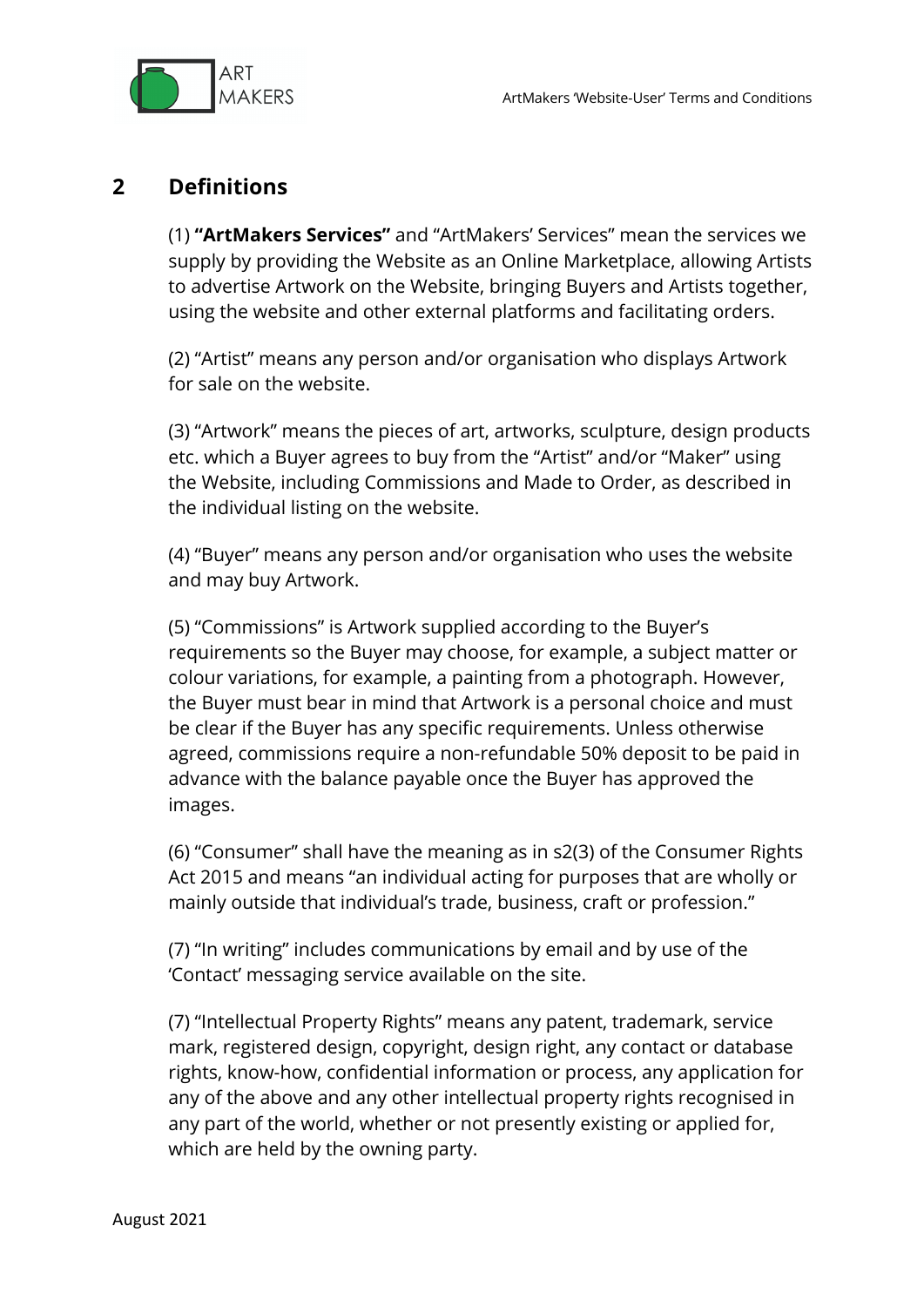

(9) "Mainland UK" includes many final delivery addresses in England, Wales, N Ireland and mainland Scotland but does exclude some postcodes. Please contact us and confirm those excluded postcodes prior to ordering.

(12) "Standard Delivery" means a method of delivery within Mainland UK, using a carrier approved by us, which is insured to at least to the value of the sale price for the Artwork being sent and for which the carrier obtains a signature upon delivery to show receipt.

(13) "Terms and Conditions" means these Terms and Conditions which also incorporate all policies and other Terms and Conditions displayed on our website and will also include any special terms and conditions agreed in writing by us.

(14) "Upload onto the Website" means any submission or post, including any Artist's information regarding any Artwork for sale, in any format, including any post, content or anything whatsoever which a User uploads or provides to us for upload and subsequently appears and can be viewed on the Website. This includes taking part in any available feedback, review, discussion, forum etc.

(15) "User" or "you" means anyone using and/or visiting the Website for any purpose including, but not limited to, Buyers and Artists.

(17) "Website" means the website and all content at https://www.artmakers.uk

(18) "Working Days" means any day Monday to Friday from 9am to 5pm, excluding all public and bank holidays in England and Wales.

## **3 Personal Information:**

- 3.1 Any information provided by you to us will be used by us in accordance with the Data Protection Act 1998 and our Privacy Policy. Please take the time to read this, as it includes important terms which apply to you.
- 3.2 Any information and content posted, uploaded, or otherwise sent by any means by you to the Website, including without limitation information provided pursuant to your registration as a Registered User, shall be legal, decent, honest and truthful, shall not infringe any third party's rights, shall not be obscene, blasphemous or defamatory and shall not contain any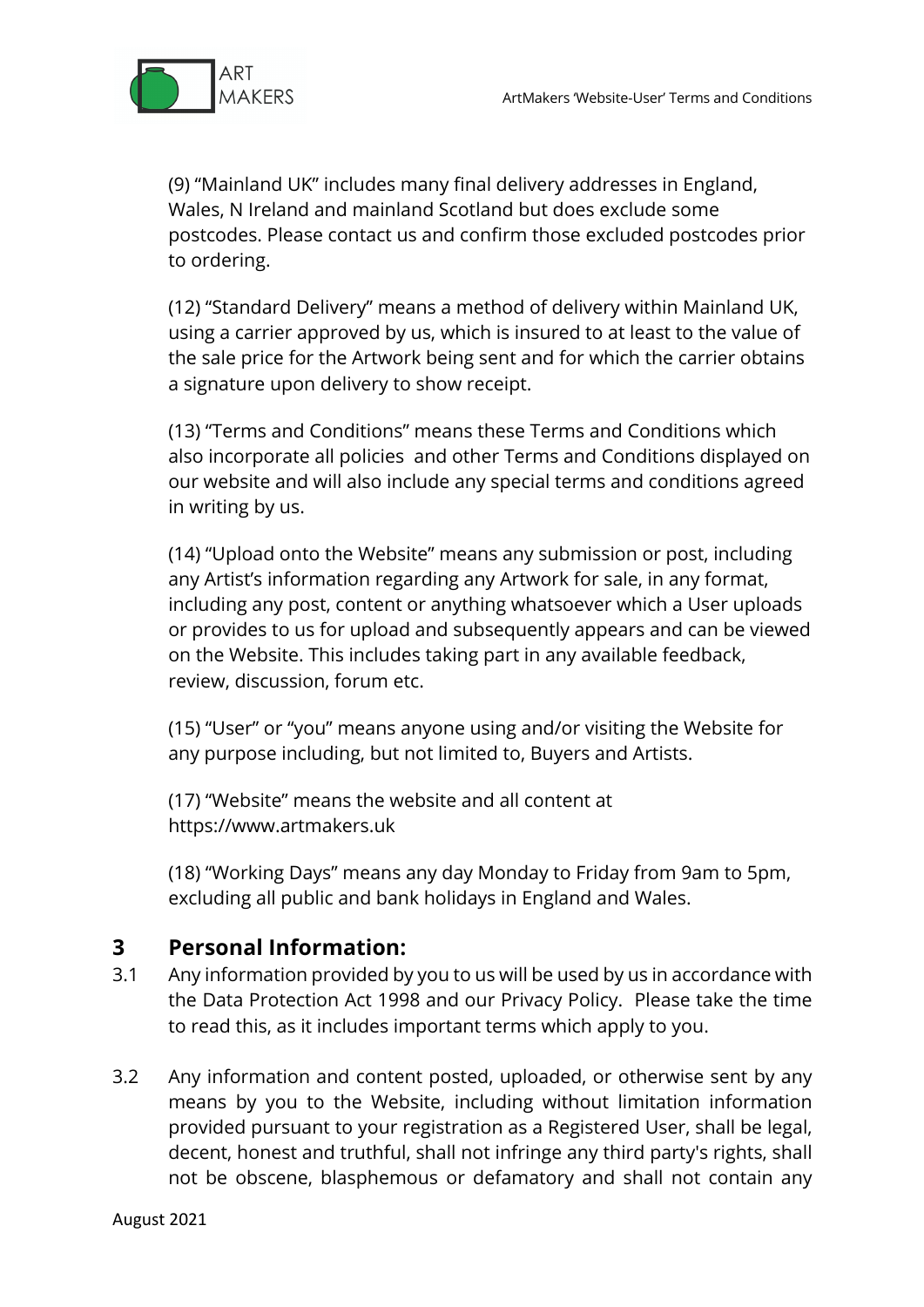

viruses or other malicious computer programming routines. Without limiting the above, all information you provide shall be accurate and complete.

3.3 You waive all moral rights you have in any content and information provided by you to the fullest extent permitted by law.

## **4 Registration of your account**

- 4.1 You may only sell or purchase items using the services provided by this website if you are at least 18 years old and by registering/subscribing to a Membership Account you warrant that you are at least 18 years old.
- 4.2 Once you have registered/subscribed to an Account, you may access this account using your Registered User ID, email address and/or a unique password as entered by you / provided to you by us at the time of registration.
- 4.3 Where you are using the Website in any way on behalf of another person or on behalf of an organisation you confirm that: 4.3.1 You have the legal right to do so and
	- 4.3.2 The other person or organisation confirms that they will take full responsibility for that use.
- 4.4 For the purposes of verifying your identity we may use the data provided by you to establish the veracity of all the registration details you have provided, and your entitlement to use the Platform and any Platform Services. You are solely responsible for the accuracy, legality, currency and compliance of such details and will be liable for false, misleading, inaccurate, infringing or other actionable material contained or referred to therein.
- 4.5 We reserve the right to terminate suspend or restrict your Platform Account without notice to you should you commit any breach of the Terms or in our reasonable discretion we believe that it is your intention to commit a breach of this agreement or that you are acting contrary to the spirit of this agreement.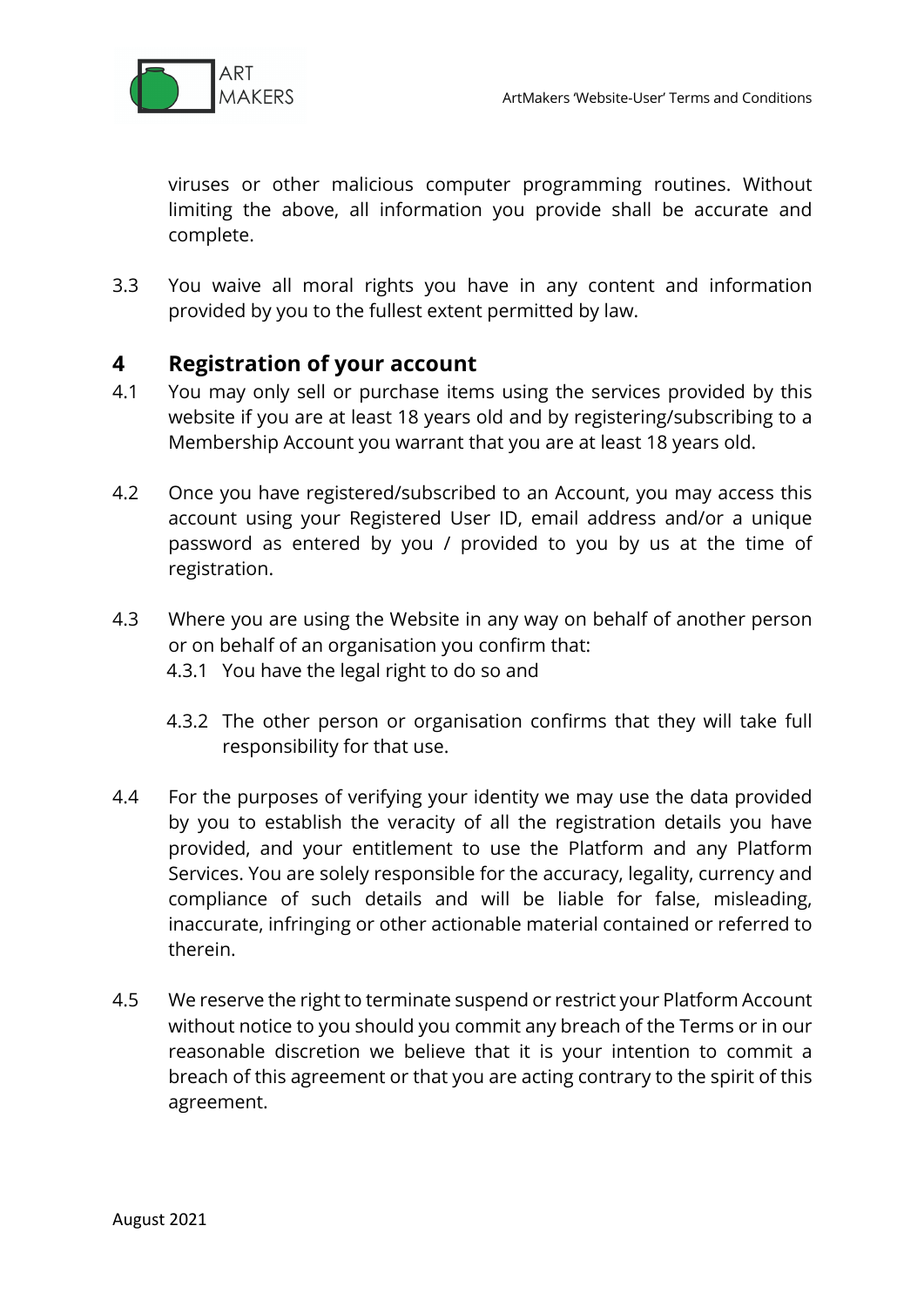

## **5 Changes to the Website and Platform Services**

5.1 We may, but do not necessarily undertake, to update the Website from time to time. We also reserve the right to amend, suspend or discontinue the Platform Services or close the Website indefinitely at any time without notice. We accept no liability to you if for any reason the Website is unavailable or out of date at any time or for any period.

#### **6 Variations to Terms & Conditions and Policies**

6.1 We reserve the right to revise these Terms from time to time for example but not exclusively to reflect changes in relevant laws and regulations, changes in how we conduct business etc. Whenever Terms are revised, we will give you notice of the change(s) and updated versions of the Terms will be displayed on the site.

## **7 General Conduct and use of Website**

- 7.1 You may only create and maintain one Membership Account and (if applicable) one profile page.
- 7.2 Our Website provides services to bring together Artists and Buyers who buy and sell artworks. Buyers of products using the services of this site are buying from the artists not direct from ArtMakers, notwithstanding that ArtMakers provides an online marketplace facility
- 7.3 We grant you a limited licence to access and make use of the Website in accordance with this agreement, but not to modify, reproduce, duplicate, copy or re-sell it or any part of it, or otherwise exploit it for any commercial purpose or gain except for the specific purposes set out in this agreement or otherwise with our express written consent.
- 7.4 You are solely responsible for your use of the website and you warrant that you will use the website and any services that you access through it legally and for the purposes for which they were intended. You further warrant that you will not interfere or attempt to interfere with the proper working of the website nor any of its services or content.
- 7.5 You may not use the Website in any way that causes, or is likely to cause, the Website or access to it to be interrupted, damaged or impaired in any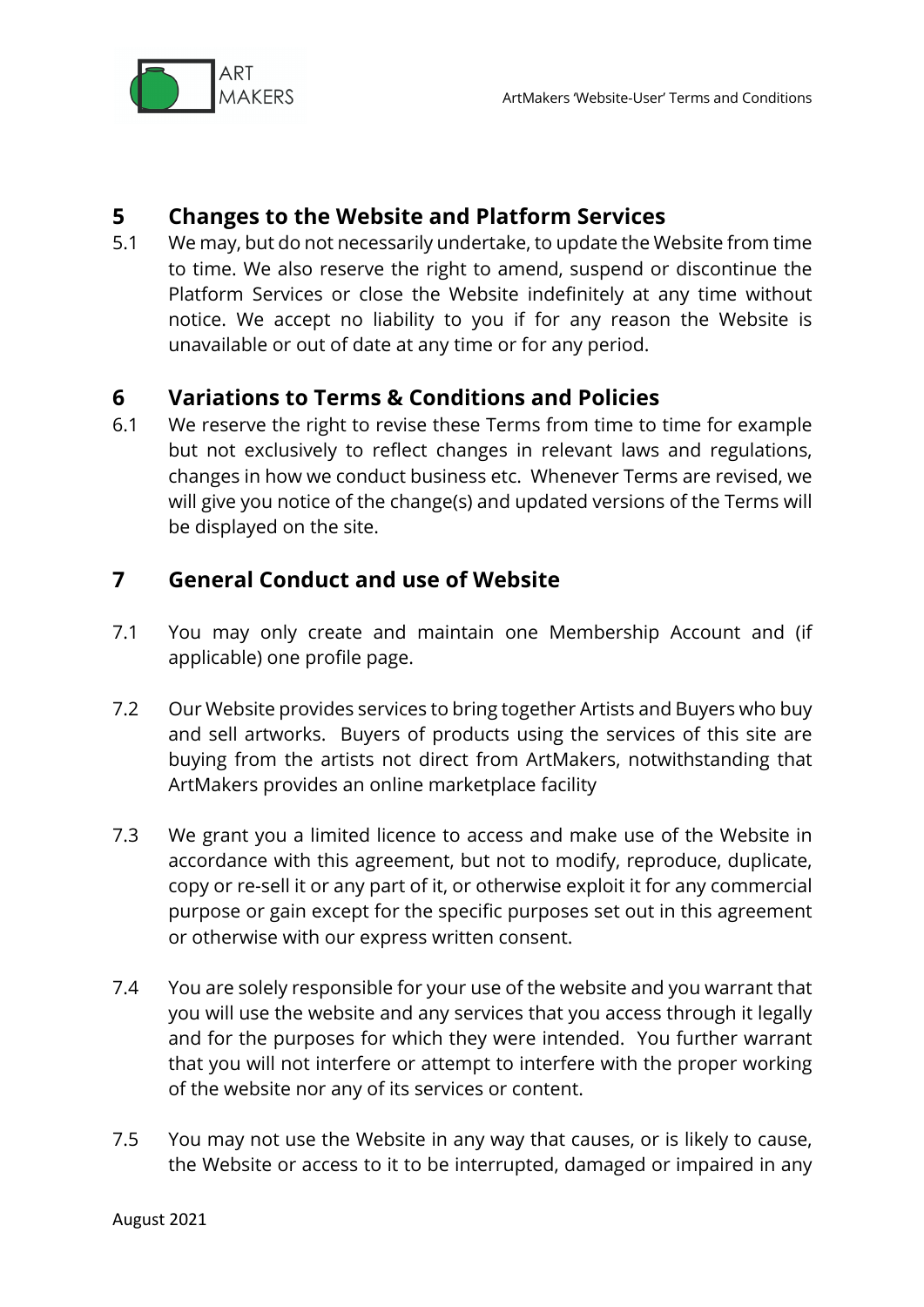

way. You may not attempt to gain unauthorised access to the Website, the server on which it is stored or any server, computer or database connected to the Website. You understand that you are responsible for all electronic communications and content sent from your computer to us.

- 7.6 You may not use the Website for any fraudulent purposes, or in connection with a criminal offence or other unlawful or immoral activity. You may not send, use or reuse any content or material that is illegal, offensive, abusive, indecent, defamatory, obscene or menacing or that will infringe copyright, trademark, confidence, privacy or any other right or is otherwise injurious or objectionable to third parties, or which consists of or contains software viruses, political campaigning, commercial solicitation, chain letters, mass mailings or other types of spam or which in any way may cause annoyance, inconvenience or needless anxiety.
- 7.7 Please read the applicable separate terms and conditions for Buyers and Artists using this site

## **8 Display of Products**

8.1 The images of the Products on our Platform are illustrative only. Although we have made every effort to display the colours accurately, no guarantee can be given that your computer's display of the colours accurately reflect the colour of any Product. Your Products may therefore vary slightly from the images displayed.

#### **9 Interactive Services**

9.1 We may provide interactive services on the Website including, without limitation, chat rooms and bulletin boards. Where we do provide any interactive service we are under no obligation to oversee, monitor or moderate it and we expressly exclude our liability for any loss or damage arising from the use of any interactive service by a user in contravention of our content standards, whether the service is moderated or not.

## **10 Account Password and Security**

10.1 You are solely responsible in all respects for all use of and for protecting the confidentiality of your account and password which may be given to or selected by you for use on the Website. You shall immediately notify us of any unauthorised use of them or any other breach of security. We will not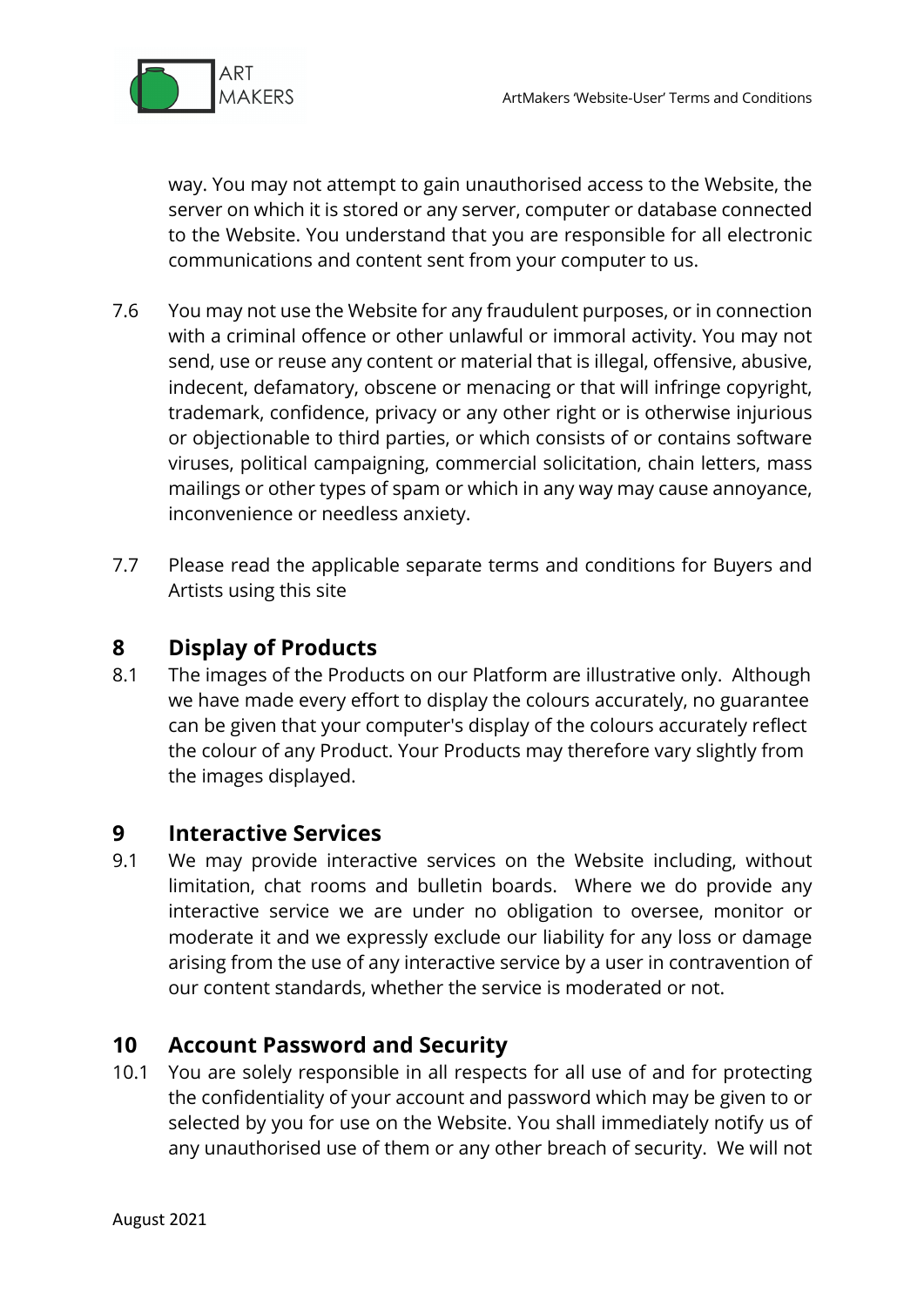

be liable for any indirect or consequential loss or damage whatsoever resulting from the disclosure of your username and/or password.

10.2 You may not transfer your registration/membership or your obligations and you are strongly advised not to allow anyone else to use your account without your express knowledge and permission.

## **11 Our Intellectual Property**

- 11.1 All content and compilations of content included at the Website or accessed via the Platform "Website Material" (which includes but is not limited to text, graphics, logos, icons, photographs and images, audio clips, video clips, digital files, data compilations, and software) other than content uploaded by you or other Registered Users is our property or is licensed to us and is protected by copyright, database and trade mark right laws in England and internationally.
- 11.2 You may only download, extract and/or re-utilise Website Material where expressly permitted to do so and such use shall be subject to this agreement.
- 11.3 For the avoidance of doubt you may not utilise any data mining, robots or similar data gathering and extraction tools to extract (whether once or many times) for re-utilisation of any Website Material without our express written consent. You may not create and/or publish your own database that features substantial parts of any Website Material without our express written consent, and where consent is given our status (and that of any identified contributors) as the authors of Website Material must always be acknowledged.

#### **12 Your Intellectual Property**

12.1 When you upload anything onto the Website, original ownership rights remain with you.

#### **13 Your Licence to Us**

13.1 You agree that by submitting any material to us you grant us a nonexclusive license and all the necessary rights throughout the world to reproduce, edit, change, copy, adapt and otherwise make such content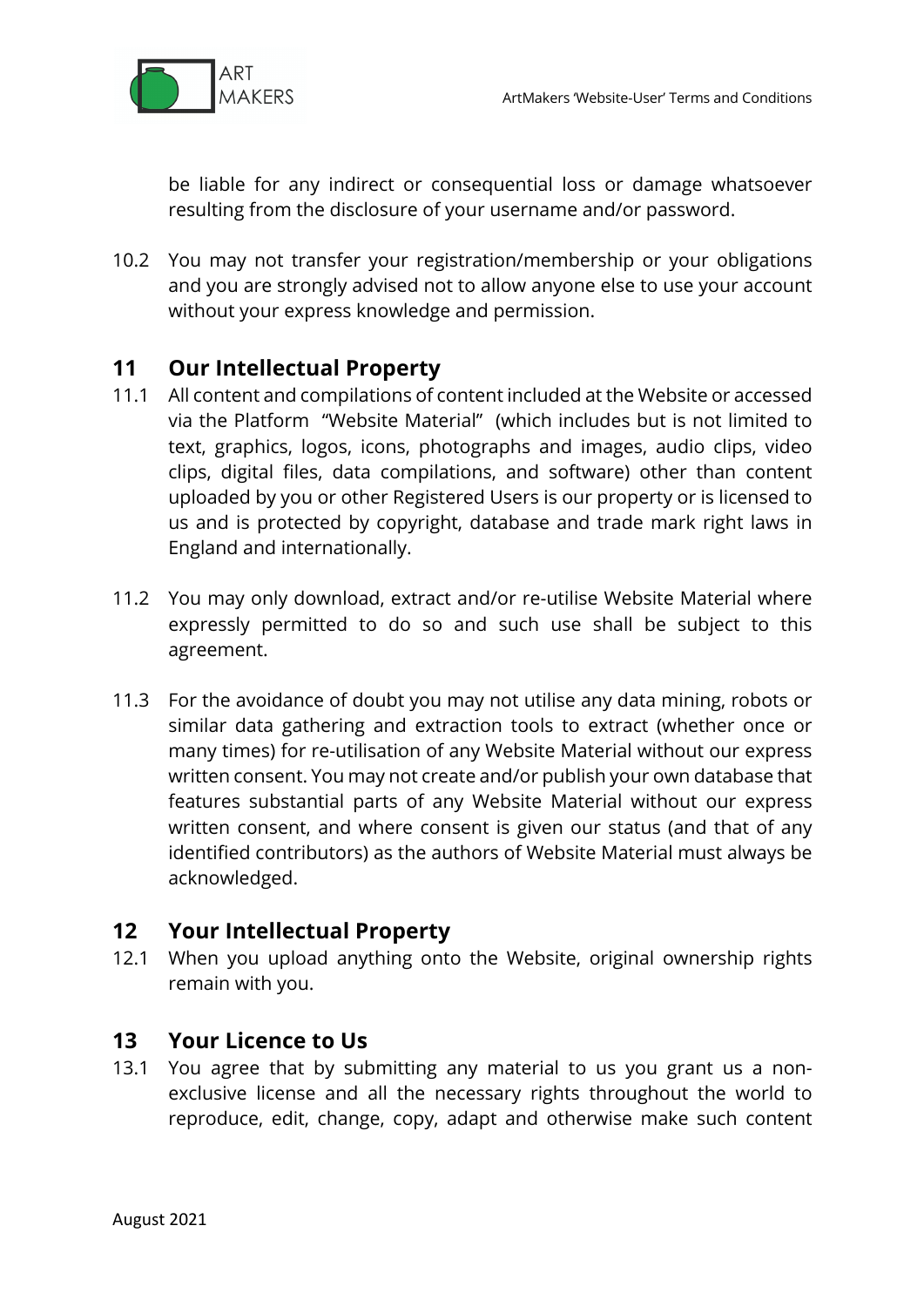

available on the Website, other portals of the ArtMakers Platform or other third party Platforms .

## **14 Third Parties**

- 14.1 **The Website may include links to third parties, including but not exclusively those who offer exhibition services and payment services.** When you click on any links you may be forwarded to websites relating to third parties. We do not have any control or responsibility over the third parties or any such websites. You are aware that you will enter into a separate agreement with sites offering such services. BCre8ive Art Makers CIC is not a party to any such agreements. ` it is your responsibility to make yourself aware of the terms of such agreement. You specifically confirm that we cannot be held liable in this regard.
- 14.2 We have no control over the content of third party sites and cannot guarantee the reliability of any links to third party sites nor can we provide any guarantees or accept any liability in respect of the content on such third party sites.

#### 15 **Events Outside our Control**

- 15.1 We or the Seller will not be liable or responsible for any failure to perform, or delay in performance of, any of obligations under a Contract that is caused by an Event Outside Control.
- 15.2 An **Event Outside Control** means any act or event beyond reasonable control, including without limitation strikes, lock-outs or other industrial action by third parties, civil commotion, riot, invasion, terrorist attack or threat of terrorist attack, war (whether declared or not) or threat or preparation for war, fire, explosion, storm, flood, earthquake, subsidence, epidemic, pandemic, or other natural disaster, or failure of public or private telecommunications networks or impossibility of the use of railways, shipping, aircraft, motor transport or other means of public or private transport.
- 15.3 If an Event Outside Control takes place that affects the performance of the obligations: a) you will be contacted as soon as reasonably possible; and b) the obligations will be suspended and the time for performance will be extended for the duration of the Event Outside Control. Where the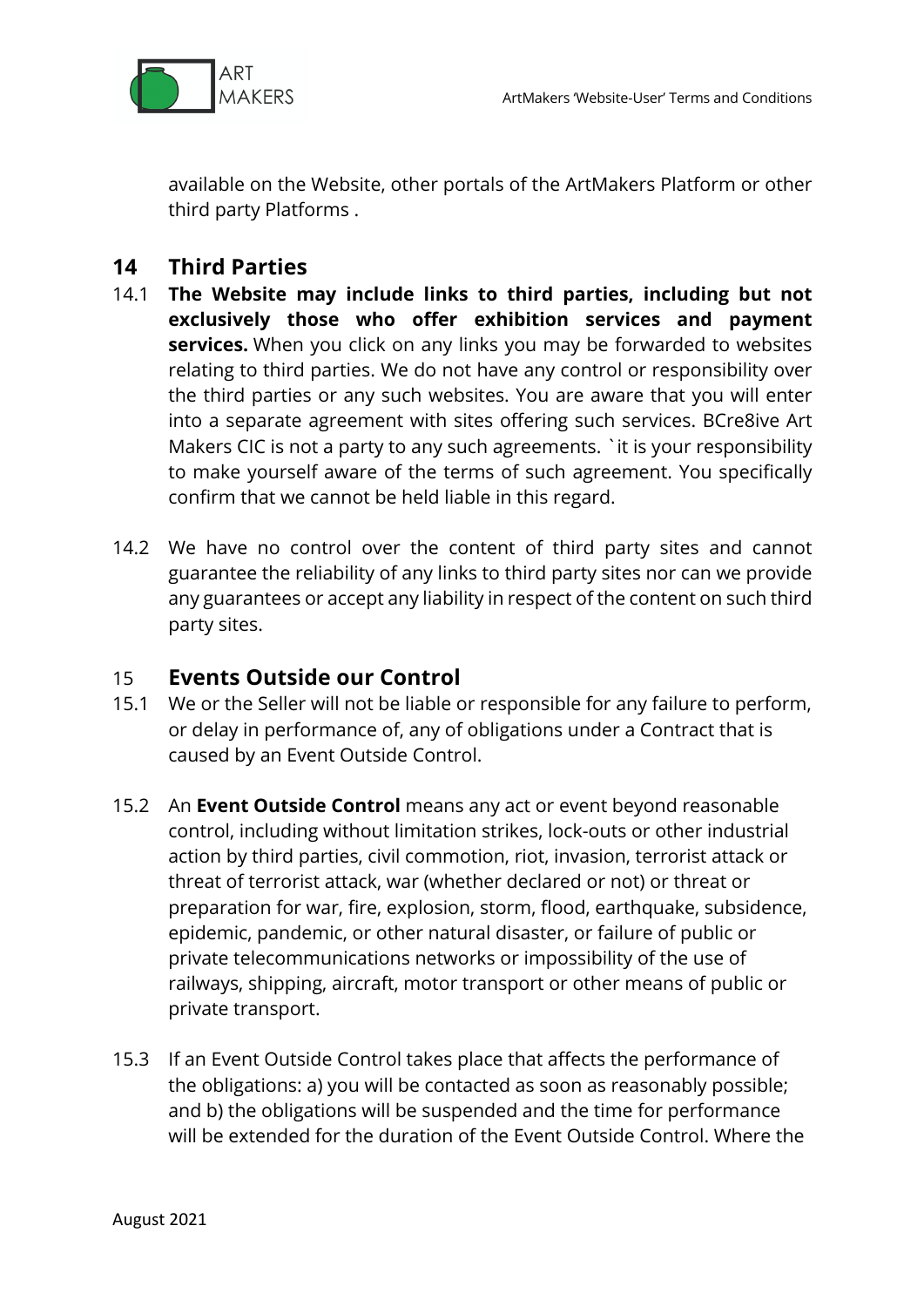

Event Outside Control affects delivery of Products to you, a new delivery date will be arranged with you after the Event Outside Control is over.

## **16 Communications**

- 16.1 When we refer, in these Terms, to "in writing", this will include e-mail.
- 16.2 When you visit the Website, use the Platform or send emails to us, you are communicating with us electronically. We communicate with you by email or by posting notices on the Website. For contractual purposes, you consent to receiving communications from us electronically and you agree that all agreements, notices, disclosures and other communications that we provide to you electronically satisfy any legal requirement that such communications be in writing
- 16.3 If you wish to contact us in writing, or if any clause in these Terms requires you to give us notice in writing, you may do this by e-mail to: admin@artmakers.uk. We will confirm receipt of this by contacting you in writing, normally by e-mail.
- 16.4 If we have to contact you or give you notice in writing, we will do so by email or by pre-paid post to the address you provide to us in your order.
- 16.5 If you are a business, please note that any notice given by you to us, or by us to you, will be deemed received and properly served immediately when posted on our Platform, 24 hours after an e-mail is sent, or three days after the date of posting of any letter. In proving the service of any notice, it will be sufficient to prove, in the case of a letter, that such letter was properly addressed, stamped and placed in the post and, in the case of an e-mail, that such e-mail was sent to the specified e-mail address of the addressee.

#### **17 Liability**

17.1 We shall not be liable to you by reason of any representation (unless fraudulent) and all warranties, conditions or other terms, implied by law are excluded to the fullest extent permissible. We shall not be liable for any loss of goodwill or reputation, profit or any indirect, special or consequential loss, damage, costs, expenses or other claims (whether caused by our negligence, servants or agents or otherwise) which arise out of or in connection with the provision of the material by you.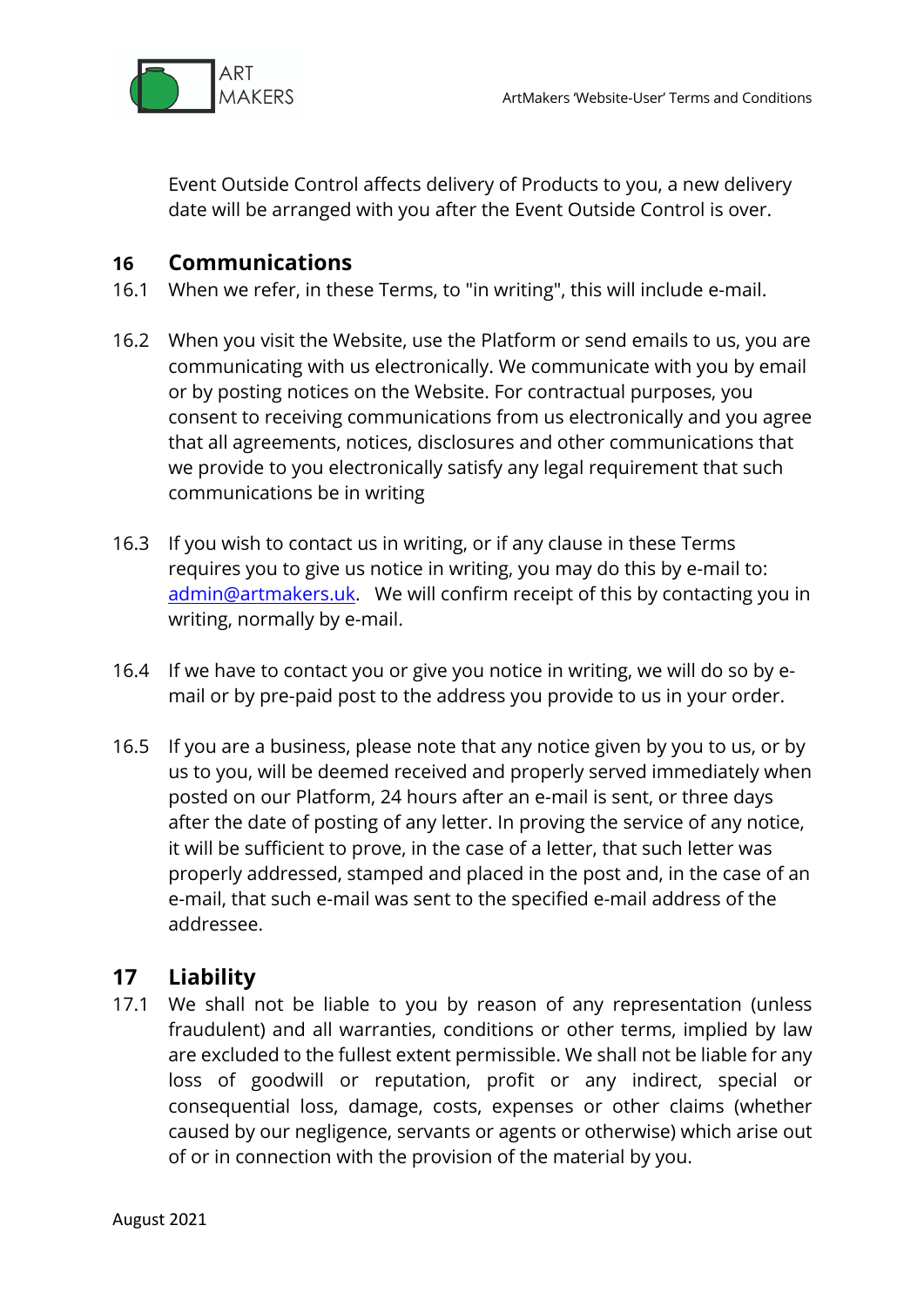

- 17.2 Your acceptance of this agreement also acts as a general release of any of our officers, directors, agents and employees from any liability for any claims, loss, and damages (both direct and indirect, including but not exclusively loss of profits, goodwill and business opportunity) arising out of or in any way connected to your use of the Platform.
- 17.3 Notwithstanding the foregoing, nothing in this agreement is intended to limit any rights you might have under applicable local law or other statutory rights that may not be excluded nor in any way to exclude or limit our liability to you for any death or personal injury resulting from our negligence.

## **18 Complaints**

18.1 Please contact us at: admin@artmakers.uk for all queries, complaints and issues that relate to the Seller's orders, unless described otherwise in these Terms. Click here for further information about our returns and refunds policy.

## **19 Assignment**

- 19.1 We shall be entitled to assign, transfer or sub-contract or in any way make over our rights and obligations under this agreement to a third party. Any change will be notified to you prior to assignment, transfer, or sub-contract arrangement.
- 19.2 You may only transfer your rights or your obligations under these Terms to another person if we agree in writing.

#### **20 Invalidity**

20.1 All rights and remedies contained in this agreement operate separately and distinctly. If any court or relevant authority decides that any of them are unlawful or unenforceable, the remaining paragraphs will remain in full force and effect.

#### **21 Waivers**

21.1 A waiver by us of any terms of this agreement in a particular instance shall not be deemed or construed to be a waiver of such term or condition for the future or affect our rights in respect of any subsequent breach of the terms of this agreement.